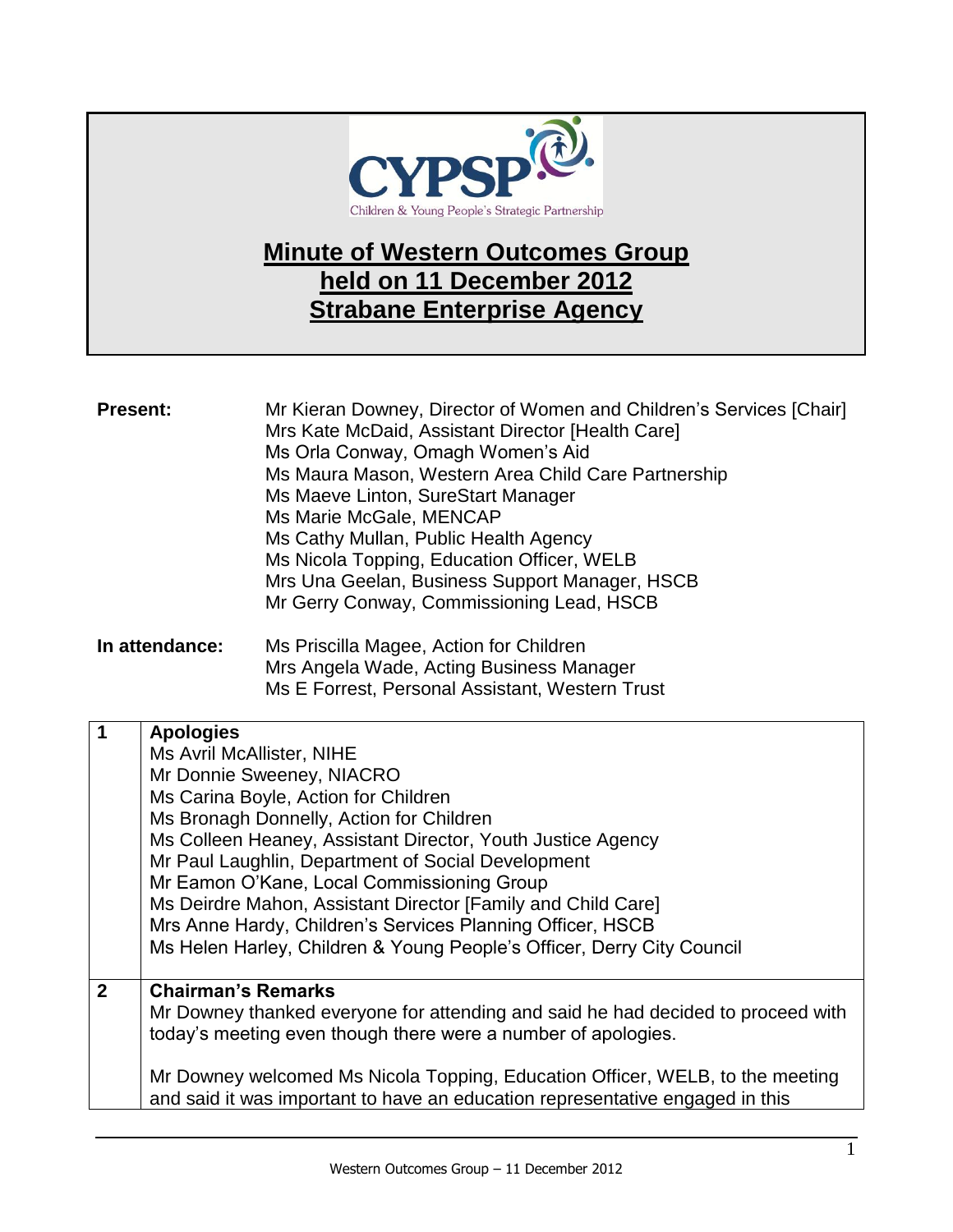|              | process. Ms Topping advised that she was temporarily replacing<br>Mrs Philomena McDermott.                                                                                                                                                                                                                                                                                                                                                                                                                                                    |
|--------------|-----------------------------------------------------------------------------------------------------------------------------------------------------------------------------------------------------------------------------------------------------------------------------------------------------------------------------------------------------------------------------------------------------------------------------------------------------------------------------------------------------------------------------------------------|
| $\mathbf{3}$ | <b>Notes of Previous Meeting</b><br>All present confirmed that they had received a copy of the notes of the previous<br>meeting held on 31 October 2012 and that they were an accurate reflection of the<br>discussion that had taken place.                                                                                                                                                                                                                                                                                                  |
| 4            | <b>Matters Arising</b>                                                                                                                                                                                                                                                                                                                                                                                                                                                                                                                        |
|              | <b>Infant Mental Health</b><br>Mr Downey advised that the six posters designed on the key themes on Infant Mental<br>Health were available from Ms Debbie Hunter, Health Improvement Department,<br>Western Trust. A copy of the full sized posters was shared with members.<br>Mr Downey said a range of pop-ups were also available from Ms Hunter for use at<br>early years/early intervention conferences.                                                                                                                                |
|              | Mrs Geehan advised that an interactive mapping tool using graphs, trends and a<br>ranking system was available on the CYPSP website. She suggested that<br>Mrs Valerie Maxwell, Information Manager CYPSP, could give a demonstration at a<br>future meeting so that all agencies could avail of this information. Mr Downey said<br>this would be extremely helpful as several new members had recently joined the<br>group and the presentation would help assist with the commissioning process to aim<br>resources at areas most in need. |
|              | Commissioning Process 2012/13 and 2013/14<br>Mr Downey apprised members that there had been a significant response to the call<br>for applications for the £100,000 Western Outcomes Group funding for 2012/13. He<br>advised that a selection panel had applied selection criteria and applications had<br>been ranked into the following categories:-                                                                                                                                                                                       |
|              | $\triangleright$ Successful - funding awarded.<br>> Funding to be awarded if additional monies became available.<br>$\triangleright$ Unsuccessful – did not meet selection criteria or outcomes group priorities.                                                                                                                                                                                                                                                                                                                             |
|              | Mr Downey advised that organisations would now be notified of the outcome of their<br>application and members would be informed of the allocations awarded.                                                                                                                                                                                                                                                                                                                                                                                   |
|              | Mr Conway said there was the potential for other funding streams to align with the<br>Western Outcomes Group which would allow future allocations to be made for a<br>three year funding period. Ms Mullan said it would be important to engage early with<br>other funding providers. Mr Downey agreed and emphasised the importance future<br>funding being routed via the Western Outcomes Group.                                                                                                                                          |
|              | Mrs Magee reported that she had met with Mr Paul Laughlin, DSD, and discussed<br>the possibility of devising a joint application form based on agreed outcomes.                                                                                                                                                                                                                                                                                                                                                                               |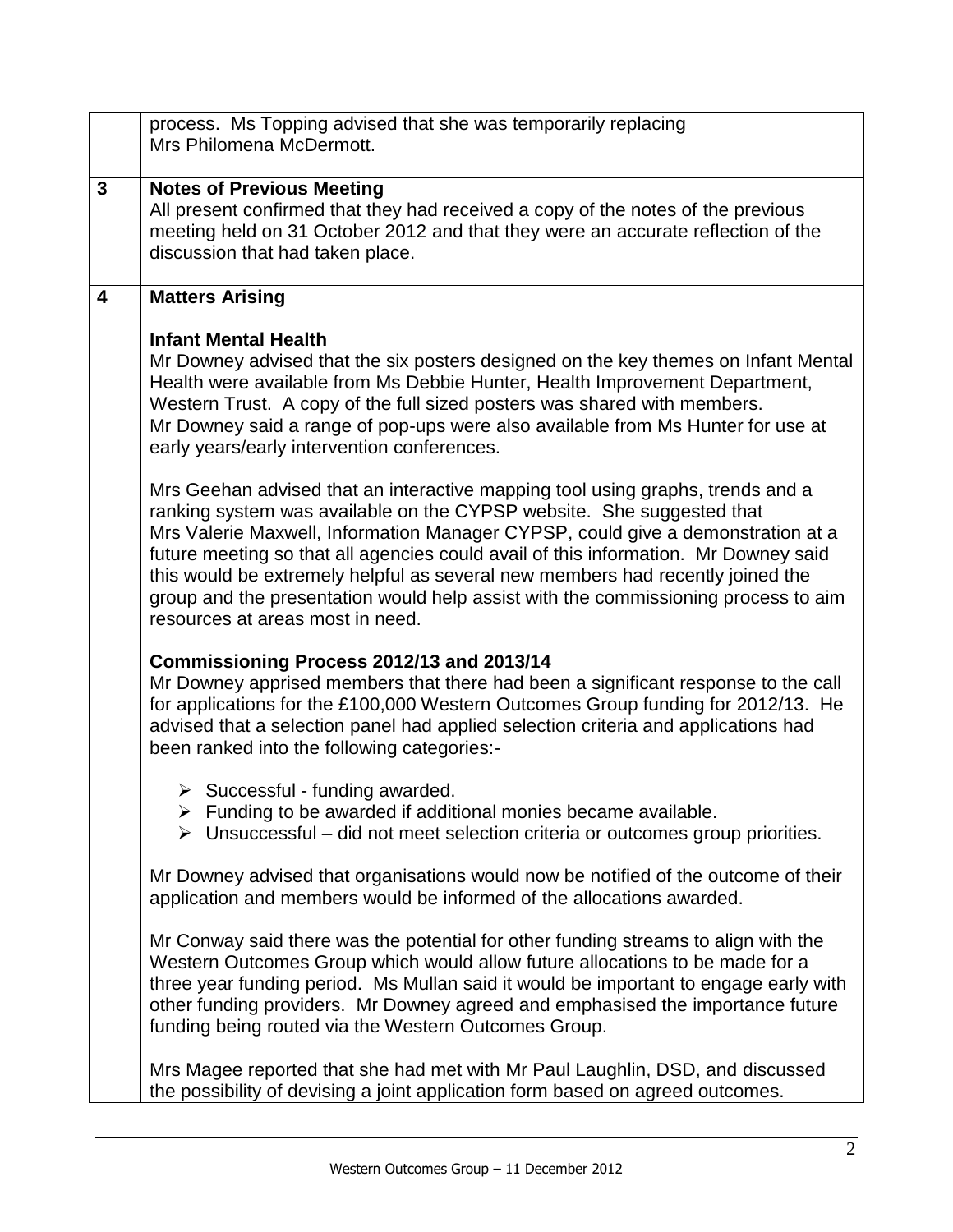|                | Mr Downey said this would reduce duplication and would ensure that funding was<br>targeted at the most appropriate areas. Members agreed that this should be<br>discussed further and placed on the agenda for the development day.<br>Mrs Magee also reported that herself and Mrs Donnelly had attended the Strategic<br>Investment Fund [SIF] information days and advised that Locality Groups were now<br>represented on the the panels. Mr Conway said it was important that funding<br>arrangements e.g., SIF £80M over three years, DHSSPS, HSCB, PHA £2M funding<br>for parenting education programmes, were all aligned. |
|----------------|------------------------------------------------------------------------------------------------------------------------------------------------------------------------------------------------------------------------------------------------------------------------------------------------------------------------------------------------------------------------------------------------------------------------------------------------------------------------------------------------------------------------------------------------------------------------------------------------------------------------------------|
| $5\phantom{.}$ | <b>Children's Emotional Health and Wellbeing Strategy</b><br>Mr Downey noted that the Children's Emotional Health and Wellbeing Strategy had<br>previously been emailed to members and said that it would be used on the<br>development day to inform thinking.                                                                                                                                                                                                                                                                                                                                                                    |
| 6              | Draft Programme for Development Day with Eamon McTernan<br>Mr Downey confirmed that he had an initial meeting with Mr Eamon McTernan and a<br>draft copy of the programme for the development day had been shared with<br>members. He said that the aims of the development day were to:-                                                                                                                                                                                                                                                                                                                                          |
|                | $\triangleright$ To review progress and consolidate the work of the Western Outcomes Group.<br>$\triangleright$ To agree a commissioning plan.                                                                                                                                                                                                                                                                                                                                                                                                                                                                                     |
|                | In respect of the proposed group work on "Early intervention for young people at risk<br>of offending, and adolescents", Mr Conway said it would be important to seek an<br>update on progress regarding PSNI representation on the group. Mrs Geelan agreed<br>to speak with Mrs Hardy. Mr Conway agreed to invite Ms Mary Elizabeth Hagenson<br>to the development day. Mr Downey invited Ms Topping to ask another<br>representative from the WELB to attend.                                                                                                                                                                   |
|                | Ms McGale and Ms Conway agreed that preparation work could be undertaken prior<br>to the development day e.g., members could indicate their preference for the working<br>groups they would like to participate in. It was also agreed that to inform discussion,<br>the next meeting would be held on 15 February 2013 at 10.00 am and<br>Mrs Valerie Maxwell, Information Manager CYPSP, would be invited along to give a<br>presentation on the interactive mapping tool. Members agreed that the development<br>day would be changed to 27 February 2013 at 9.30 am at Strabane Enterprise<br>Agency.                          |
|                | Mrs Magee said it would be helpful if the link to the presentation Mr McTernan<br>delivered at a recent integrated outcomes based planning event could be emailed to<br>members. Ms Forrest to arrange and to advise members of the change of dates.                                                                                                                                                                                                                                                                                                                                                                               |
| $\overline{7}$ | <b>Update from Locality Planning Groups</b><br>Mrs Magee advised that she had met with GP's at an information day, but advised<br>that there was a need for Hub Co-ordinators to undertake an information session with                                                                                                                                                                                                                                                                                                                                                                                                             |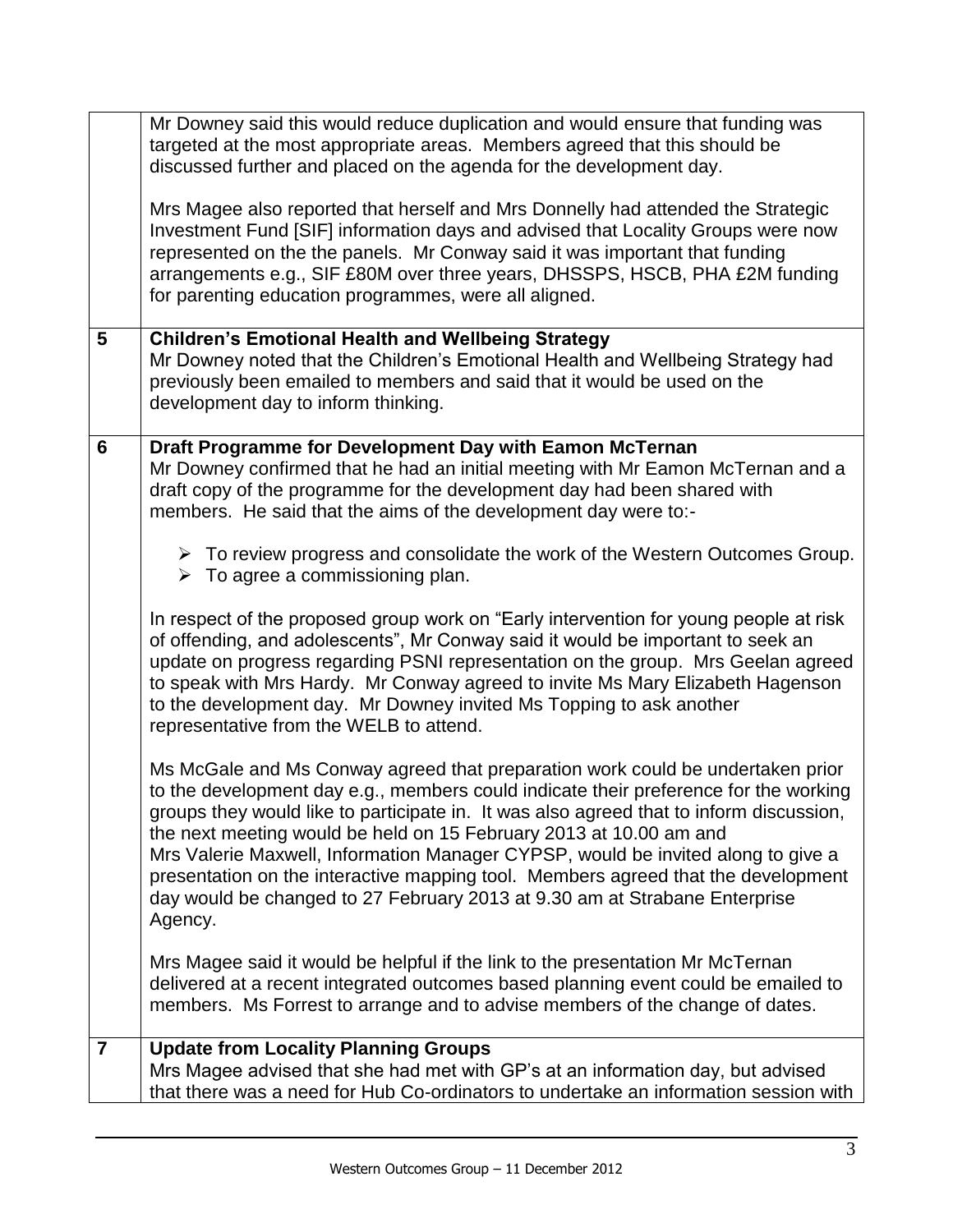|                  | Practice Managers. She advised that she had attended events with the Patient<br>Client Task Group, Youthnet and local schools in the Fermanagh area.                                                                                                                                                                                                                                                                                                                                                                                                                                                                                                                                                       |
|------------------|------------------------------------------------------------------------------------------------------------------------------------------------------------------------------------------------------------------------------------------------------------------------------------------------------------------------------------------------------------------------------------------------------------------------------------------------------------------------------------------------------------------------------------------------------------------------------------------------------------------------------------------------------------------------------------------------------------|
|                  | Ms Linton reported that there was a high level of need in other areas in Fermanagh,<br>and not just Neighbourhood Renewal areas. Mr Downey said the key was the right<br>people building links with communities.                                                                                                                                                                                                                                                                                                                                                                                                                                                                                           |
| 8                | <b>Update from Western Parents Reference Group</b><br>Mr Downey said that the update report from the Western Parents Reference Group<br>had been emailed to members for their information. He said the group would discuss<br>how best to engage with parents at the development day.                                                                                                                                                                                                                                                                                                                                                                                                                      |
| $\boldsymbol{9}$ | <b>Strategic Investment Fund Update</b><br>As discussed earlier in the meeting.                                                                                                                                                                                                                                                                                                                                                                                                                                                                                                                                                                                                                            |
| 10               | <b>CYPSP Think Family Sub Group</b><br>Mr Downey advised that a regional sub group were looking for representatives from<br>the community and voluntary sector. He encouraged anyone who was interested to<br>make application.                                                                                                                                                                                                                                                                                                                                                                                                                                                                            |
|                  | Mr Conway said the Think Family process related to children who had a family<br>member with drug or alcohol related problems, or mental health issues. He advised<br>that the Local Implementation Group did have a sum of funding which was currently<br>out to tender in respect of projects for the Omagh and Fermanagh areas.                                                                                                                                                                                                                                                                                                                                                                          |
|                  | Mr Downey confirmed that this issue would remain a standing item on the agenda.                                                                                                                                                                                                                                                                                                                                                                                                                                                                                                                                                                                                                            |
| 11               | <b>Any Other Business</b>                                                                                                                                                                                                                                                                                                                                                                                                                                                                                                                                                                                                                                                                                  |
|                  | Joint Commissioning Meeting - 11 January 2013<br>Mr Downey reported that a joint commissioning meeting had been arranged for<br>11 January 2013 involving representatives from the Health and Social Care Board,<br>Public Health Agency, Department of Social Development, Derry City Council and<br>Trust staff. He said he would report back on this meeting at the next Outcomes<br>Group.                                                                                                                                                                                                                                                                                                             |
|                  | <b>Child Care Partnership</b><br>Mr Conway advised that Ms Maura Mason was the Manager of the Western Area<br>Child Care Partnership. He advised that the partnership had responsibility for the<br>availability, accessibility and quality of child care, childminding and day care services<br>for under 12's, including training. He said they had been successful in securing<br>£150,000 this year for children with a disability and advised that some of this funding<br>would be used to run summer programmes and train early years staff. Mr Conway<br>reported that he had recently met with Mencap and groups of parents and had<br>discussed the possibility of piloting new ways of working. |